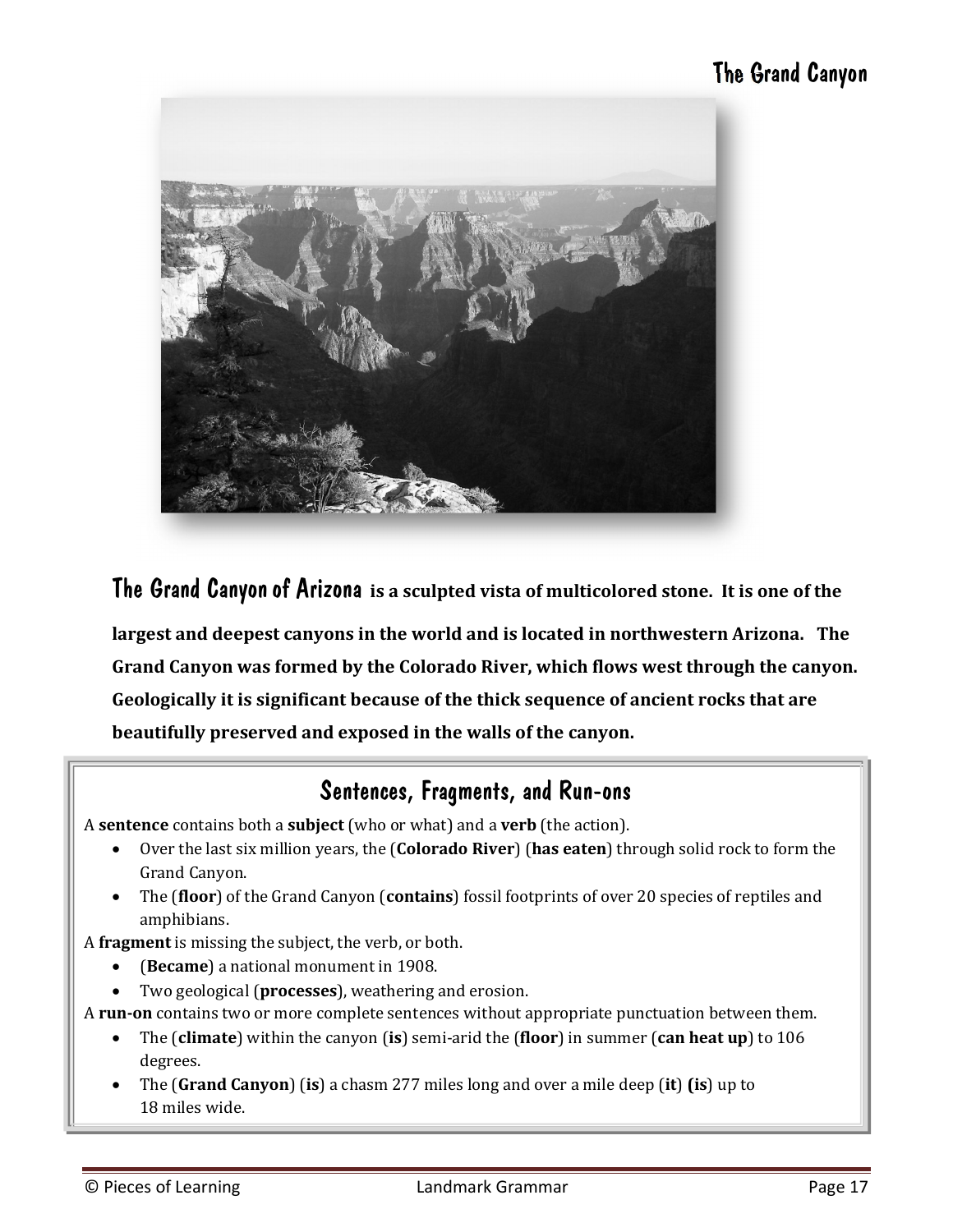# The Grand Canyon

**A. Rewrite the fragments and run-ons in the box on page 17 to make complete sentences:**

| 1. |                                                                                           |
|----|-------------------------------------------------------------------------------------------|
| 2. | the control of the control of the control of the control of the control of the control of |
| 3. |                                                                                           |
| 4. |                                                                                           |

### **B. Write the correct form of the underlined verb:**

| 2. As early as 1200 BC, Ancestral Pueblo people build settlements within the canyon. ______          |
|------------------------------------------------------------------------------------------------------|
|                                                                                                      |
| 4. The canyon border by forests of pine, juniper, spruce, fir, and aspen. __________________________ |
| 5. In 1869, John Wesley Powell lead other scientists down the Grand Canyon. ___________              |
| 6. The Northern Rim measure 1,200 feet higher than the Southern Rim. __________________              |
| 7. My family have rode mules to the bottom of the canyon several times. ________________             |
|                                                                                                      |
| 9. The canyon could held all the river water on earth and still be only half full!                   |
| 10. Theodore Roosevelt visits the Grand Canyon in 1903. ________________________                     |